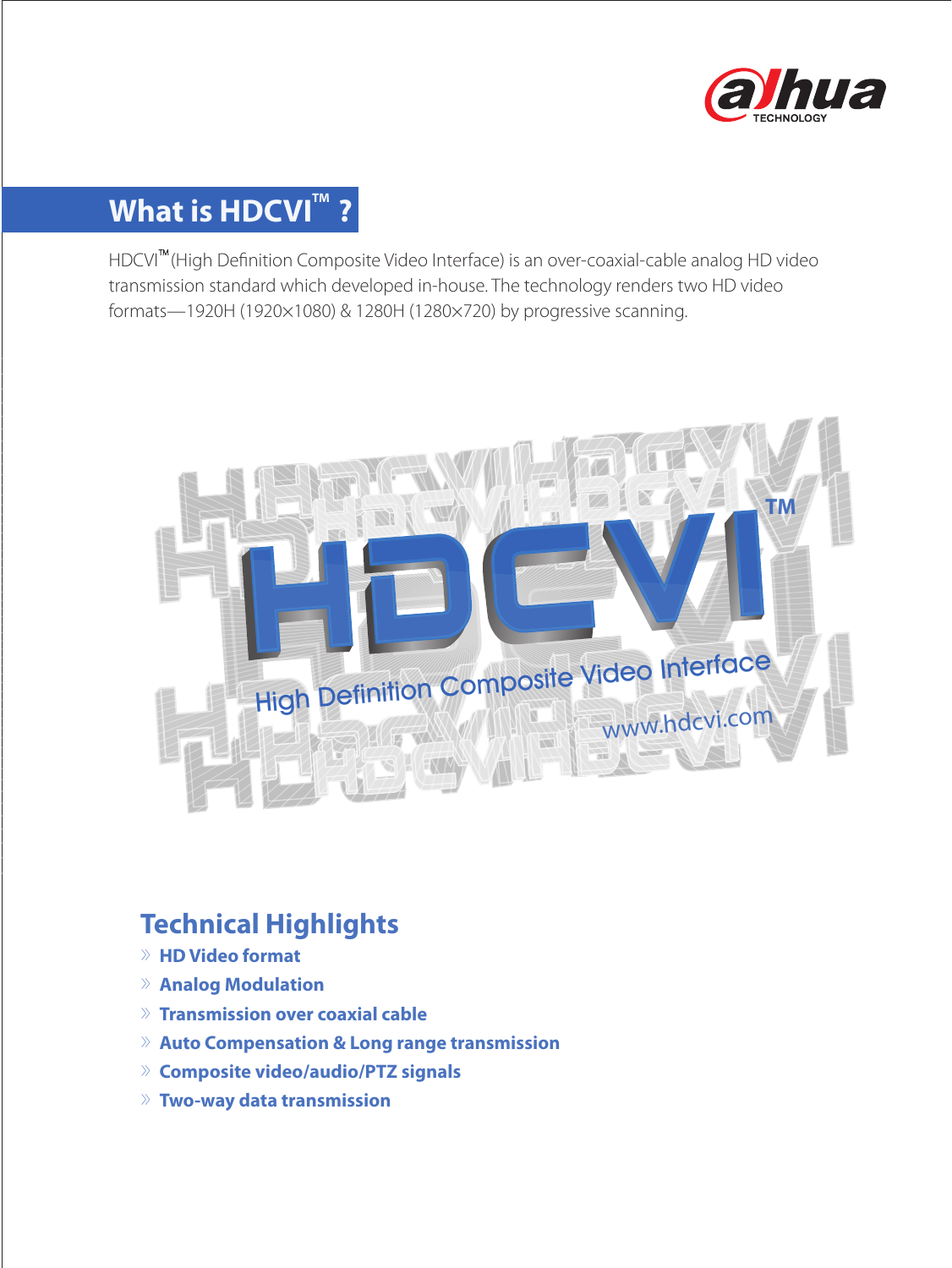## **What is HDCVI<sup>™</sup>?**

HDCVI<sup>™</sup>(High Definition Composite Video Interface) is an over-coaxial-cable analog HD video transmission standard which developed in-house. The technology renders two HD video formats—1920H (1920×1080) & 1280H (1280×720) by progressive scanning.

### **Technical Highlights**

- **HD Video format**
- 1920H(1920×1080) & 1280H(1280×720)
- **Analog Modulation** Uncompressed and crosstalk-free
- **Transmission over coaxial cable** Reliable and non-latency point-to-point transmission
- **Auto Compensation & Long range transmission** 1280H(1280×720): 500m via Φ75-3, 650m via Φ75-5 1920H(1920×1080): 300m via Φ75-3, 400m via Φ75-5
- **Composite video/audio/PTZ signals**
- HDCVI<sup>™</sup> composites video, audio and PTZ signals together and have them transmitted over coaxial cable.
- **Two-way data transmission**

# **What HDCVI™ Brings?**

- Upgraded to analog HD seamlessly with **Low-cost and simple installation value-added solution.** Go after the conventional analog system topology and give a full consideration to users' operation habit.
- **Megapixel & uncompressed image quality —1920H (1920×1080) & 1280H (1280×720)**
- • **Long range & non-latency reliable video transmission** without additions of relay devices.
- **Strong anti-interference capability & solid interface protection.** Free of high-frequent electromagnetic radiation; constant signal transmission and display without problems as frame drop and lock loss occurred.
- An open analog HD transmission system established and evolved industry chain developed to sustainably improve the technical standard.





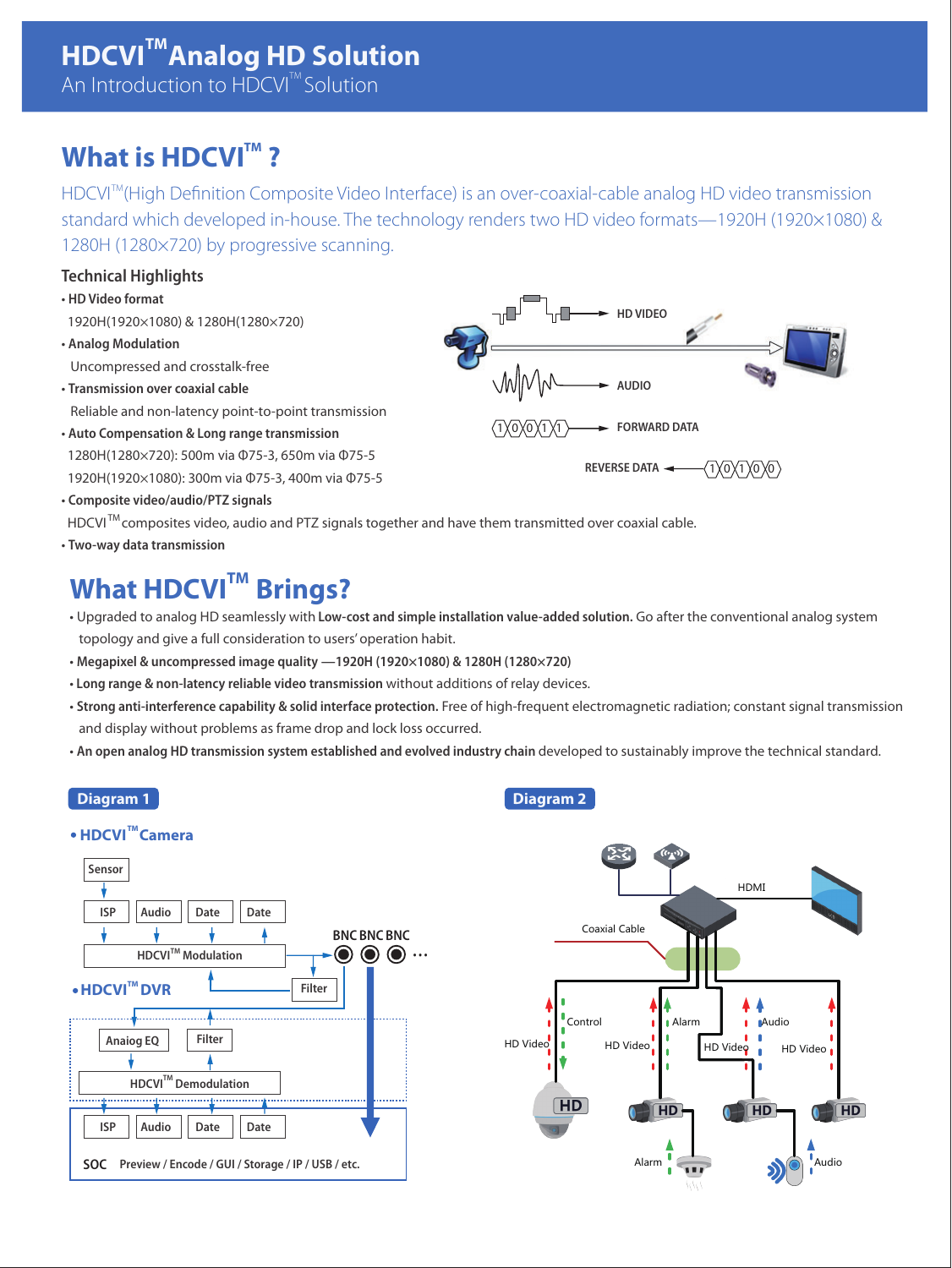#### **HDCVI Analog HD Solution TM**

4/8-ch 1920H/1280H HDCVI'''DVR TM

### **Technical Specifications**

| <b>Model</b>                  |                             | DH-DVR0404HDC-SF                                                                                              | DH-DVR0804HDC-SF                     | DH-DVR0404HDC-S                     | DH-DVR0804HDC-S                   |  |  |
|-------------------------------|-----------------------------|---------------------------------------------------------------------------------------------------------------|--------------------------------------|-------------------------------------|-----------------------------------|--|--|
|                               |                             |                                                                                                               |                                      |                                     |                                   |  |  |
|                               |                             |                                                                                                               |                                      |                                     |                                   |  |  |
|                               |                             |                                                                                                               |                                      |                                     |                                   |  |  |
|                               |                             |                                                                                                               |                                      |                                     |                                   |  |  |
| System                        | <b>Main Processor</b>       | Embedded processor<br>Embedded LINUX                                                                          |                                      |                                     |                                   |  |  |
| Video                         | <b>Operating System</b>     | 4 channel, HDCVI ™                                                                                            | 8 channel, HDCVI™                    | 4 channel, HDCVI™                   | 8 channel, HDCVI™                 |  |  |
|                               | Input<br>Standard           | NTSC / PAL                                                                                                    |                                      |                                     |                                   |  |  |
|                               |                             | 4 channel                                                                                                     | 8 channel                            | 4 channel                           | 8 channel                         |  |  |
| <b>Audio</b>                  | Input                       | $(HDCVI^{\mathsf{TM}}$ or extra BNC)                                                                          | $(HDCVI^{\mathbb{M}})$ or extra BNC) | $(HDCVI^{\mathbb{M}}$ or extra BNC) | (HDCVI <sup>™</sup> or extra BNC) |  |  |
|                               | Output                      | 1 channel, BNC                                                                                                |                                      |                                     |                                   |  |  |
|                               | Two-way Talk                | 1 channel Input, 1 channel Output, BNC                                                                        |                                      |                                     |                                   |  |  |
|                               | Interface                   | 1 HDMI, 1 VGA, 1 TV, BNC                                                                                      |                                      |                                     |                                   |  |  |
| <b>Display</b>                | Resolution                  | 1920×1080, 1280×1024, 1280×720, 1024×768, 800×600                                                             |                                      |                                     |                                   |  |  |
|                               | <b>Display Split</b>        | 1/4<br>1/4/8/9                                                                                                |                                      | 1/4                                 | 1/4/8/9                           |  |  |
|                               | <b>Privacy Masking</b>      |                                                                                                               |                                      |                                     |                                   |  |  |
|                               | <b>OSD</b>                  | 4 rectangular zones (each camera)<br>Camera title, Time, Video loss, Camera lock, Motion detection, Recording |                                      |                                     |                                   |  |  |
|                               | Video/Audio Compression     | H.264 / G.711                                                                                                 |                                      |                                     |                                   |  |  |
|                               | <b>Image Resolution</b>     | 1920H (1920×1080), 1280H (1280×720), D1(704×576 / 704×480)<br>1280H (1280×720), D1(704×576 / 704×480)         |                                      |                                     |                                   |  |  |
|                               | Record Main Stream          | 1920H (1~25/30fps)<br>1280H (1~25/30fps)                                                                      |                                      |                                     |                                   |  |  |
|                               | Rate<br><b>Extra Stream</b> | $D1(1~25/30$ fps)                                                                                             |                                      |                                     |                                   |  |  |
| Recording                     | <b>Bit Rate</b>             | 768~8192Kb/s                                                                                                  |                                      |                                     |                                   |  |  |
|                               | <b>Record Mode</b>          | Manual, Schedule(Regular(Continuous), MD, Alarm), Stop                                                        |                                      |                                     |                                   |  |  |
|                               | <b>Record Interval</b>      | 1~120 min (default: 60 min), Pre-record: 1~30 sec, Post-record: 10~300 sec                                    |                                      |                                     |                                   |  |  |
|                               | <b>Trigger Events</b>       | Recording, PTZ, Tour, Alarm, Video Push, Email, FTP, Spot, Buzzer & Screen tips                               |                                      |                                     |                                   |  |  |
| Video                         | <b>Video Detection</b>      | Motion Detection, MD Zones: 396(22×18), Video Loss & Camera Blank                                             |                                      |                                     |                                   |  |  |
| <b>Detection</b>              | Alarm Input                 | 8 channel                                                                                                     |                                      |                                     |                                   |  |  |
| & Alarm                       | <b>Relay Output</b>         | 5 channel                                                                                                     |                                      |                                     |                                   |  |  |
|                               | <b>Sync Playback</b>        | 1/4                                                                                                           |                                      |                                     |                                   |  |  |
|                               | Search Mode                 | Time/Date, Alarm, MD & Exact search (accurate to second), Smart search                                        |                                      |                                     |                                   |  |  |
| Playback                      |                             | Play, Pause, Stop, Rewind, Fast play, Slow play, Next file, Previous file, Next camera,                       |                                      |                                     |                                   |  |  |
| & Backup                      | <b>Playback Functions</b>   | Previous camera, Full screen, Repeat, Shuffle, Backup selection, Digital zoom                                 |                                      |                                     |                                   |  |  |
|                               | <b>Backup Mode</b>          | USB Device / Internal SATA burner/ Network                                                                    |                                      |                                     |                                   |  |  |
|                               | Ethernet                    | RJ-45 port (10/100M/1000M)                                                                                    |                                      |                                     |                                   |  |  |
|                               | <b>Network Functions</b>    | HTTP, IPv4/IPv6, TCP/IP, UPNP, RTSP, UDP, SMTP, NTP, DHCP, DNS, PPPOE, DDNS, FTP, IP Filter, Alarm Server     |                                      |                                     |                                   |  |  |
| <b>Network</b>                | Max. User Access            | 20 users                                                                                                      |                                      |                                     |                                   |  |  |
|                               | <b>Smart Phone</b>          | iPhone, iPad, Android, Windows Phone                                                                          |                                      |                                     |                                   |  |  |
| <b>Storage</b>                | Internal HDD                | 8 SATA ports (8HDDs or 6HDDs+1CD/DVD-RW), up to 32TB                                                          |                                      |                                     |                                   |  |  |
|                               | <b>External HDD</b>         | 1 eSATA port (Max 4 SATA HDDs), up to 16TB                                                                    |                                      |                                     |                                   |  |  |
|                               | <b>USB Interface</b>        | 4 ports (2 Rear), USB2.0                                                                                      |                                      |                                     |                                   |  |  |
| <b>Auxiliary</b><br>Interface | <b>RS232</b>                | 1 port, For PC communication & Keyboard                                                                       |                                      |                                     |                                   |  |  |
|                               | <b>RS485</b>                | 2 port, For PTZ control                                                                                       |                                      |                                     |                                   |  |  |
| General                       | Power Supply                | 220V±10%, 50Hz±2% / 110±10%, 60Hz±2%                                                                          |                                      |                                     |                                   |  |  |
|                               | <b>Power Consumption</b>    | 25W~40W (without HDD)                                                                                         |                                      |                                     |                                   |  |  |
|                               | <b>Working Environment</b>  | $-10 \sim +55^{\circ}$ C / 10~90%RH / 86~106kpa                                                               |                                      |                                     |                                   |  |  |
|                               | Dimension(WxDxH)            | 2U, 440mm×460mm×89mm                                                                                          |                                      |                                     |                                   |  |  |
|                               | Weight                      | 6.5KG(without HDD)                                                                                            |                                      |                                     |                                   |  |  |